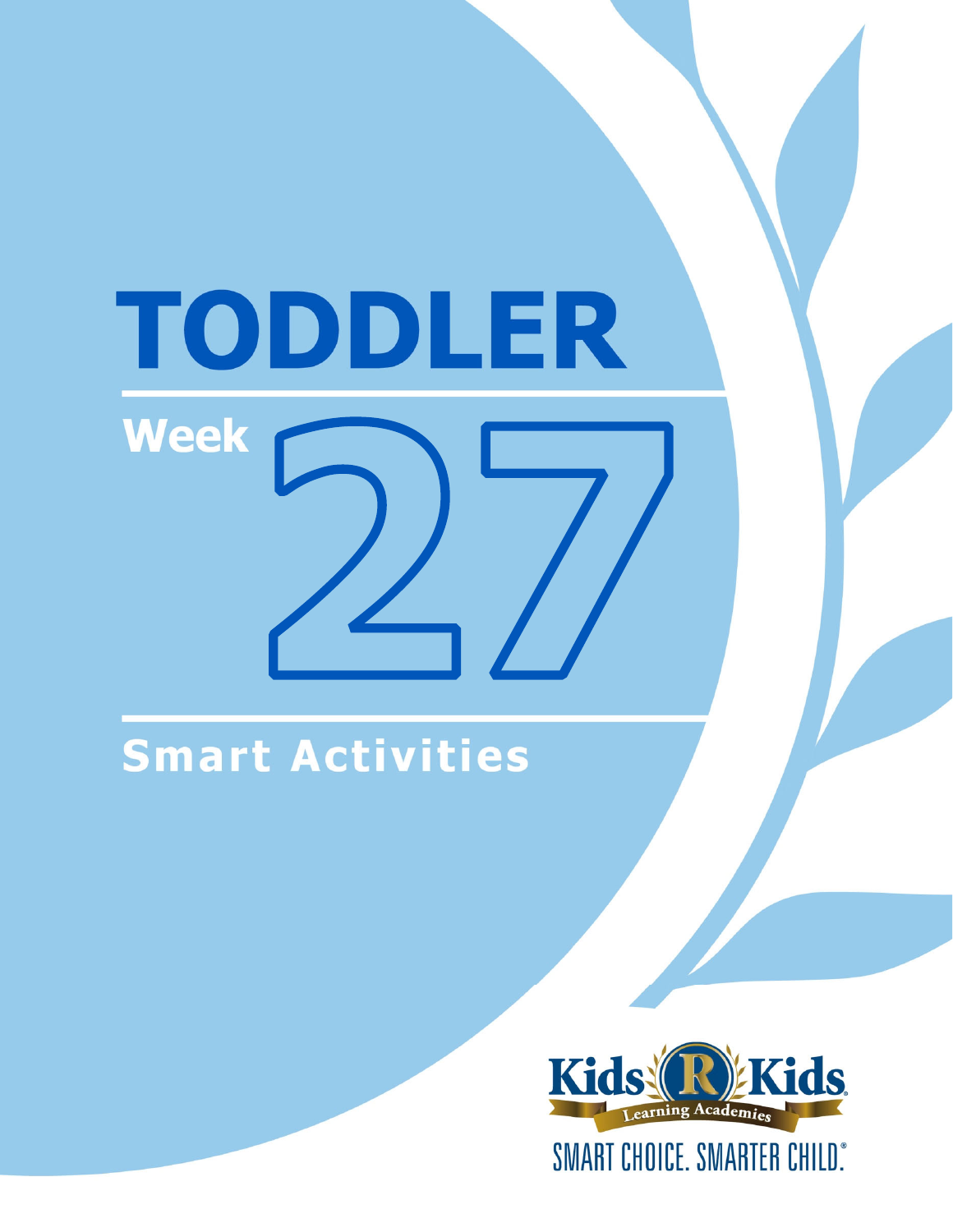# Day 1 **Week 27**

## **If I Were A Tree**

**by Jason Mesches Materials:** internet access, website: https://youtu.be/7mt79JW9u18

**Preparation:** Preview video. **Instructions:** 

- 1. Encourage your child to join you.
- 2. Have him sing along and say the different parts of the tree and do the activities, i.e. jumping up.



## **Trees Are in My World**

**Preparation:** Locate a place with a lot of trees. **Instructions:** 

- 1. Show your all of the trees in her world. Sign "world" to your child and have him/her sign it back.
- 2. Encourage your child to look at all of the trees and describe what he/she sees.
- 3. Gather a few small limbs and different colors of leaves for activities later in the week.



## **Little Tree**

**by Loren Long Materials:** internet access, website:

https://youtu.be/CGquWvJH39M<br>**Preparation:** Preview video.<br>**Instructions:**<br>1 Listen to the stary teastbor **Preparation:** Preview video. **Instructions:** 

- 1. Listen to the story together.
- 2. Ask questions, ex: "Was the tree big or little?" "What happened to the leaves in the fall?" "Why did little tree still have brown leaves?"



## **Sign Language "Apple"**

#### **Instructions:**

- 1. Say, "Let us learn to say 'apple' using our hands."
- 2. Demonstrate and then have your child mimic.
- 3. Pivot the knuckle of the dominant closed index finger or "A" thumb back and forth on the cheek.



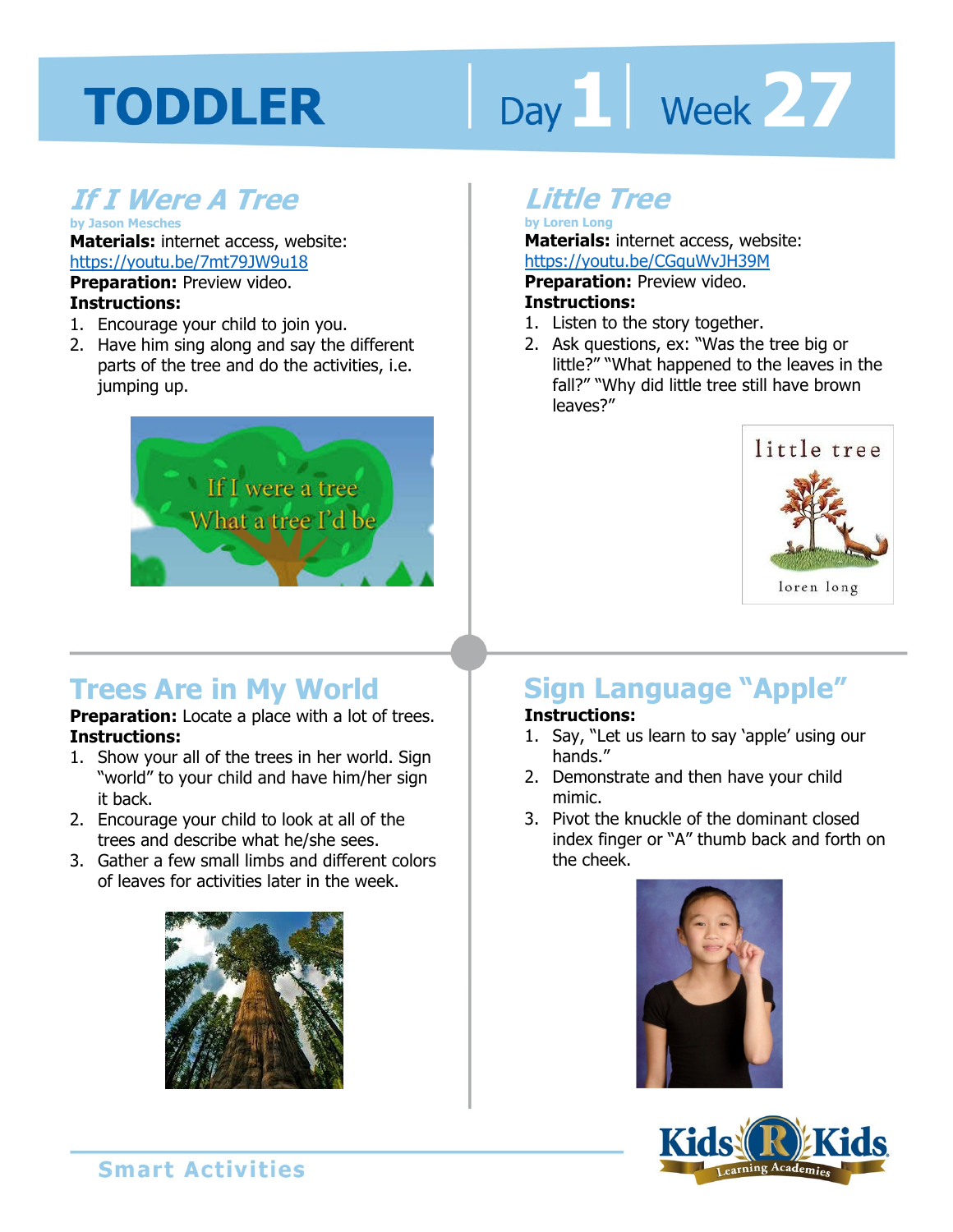# Day 2 | Week 27

## **Curious George: Curious About Trees**

**Materials:** internet access, website: https://youtu.be/PqWnno9bmLQ **Preparation:** Preview video. **Instructions:** 

- 1. Watch the video with your child.
- 2. Discuss the different leaves your child discovered. "What is an acorn?"



## **Leaves Lines and Colors**

**Materials:** leaves (collected earlier), container **Preparation:** Place leaves in container. **Instructions:** 

- 1. Show your child the leaves.
- 2. Have him/her choose a leaf and trace the lines with a finger, identify the color, and describe what he/she sees.



## **Leaves**

**by David Ezra Stein Materials:** internet access, website:

https://youtu.be/n5Ow-WJH9QE<br>**Preparation:** Preview video.<br>**Instructions:**<br>1 Listen to the read aloud star with w **Preparation:** Preview video.

#### **Instructions:**

- 1. Listen to the read aloud story with your child.
- 2. Ask questions, ex: "What did the leaves do on the trees?" "What did the bear do with the leaves?" "What did he do in the ground?" "What happened when he woke up in the spring?"



## **Sign Language "Apple"**

#### **Instructions:**

- 1. Say, "Let us learn to say 'apple' using our hands."
- 2. Demonstrate and then have your child mimic.
- 3. Pivot the knuckle of the dominant closed index finger or "A" thumb back and forth on the cheek.





**Smart Activities**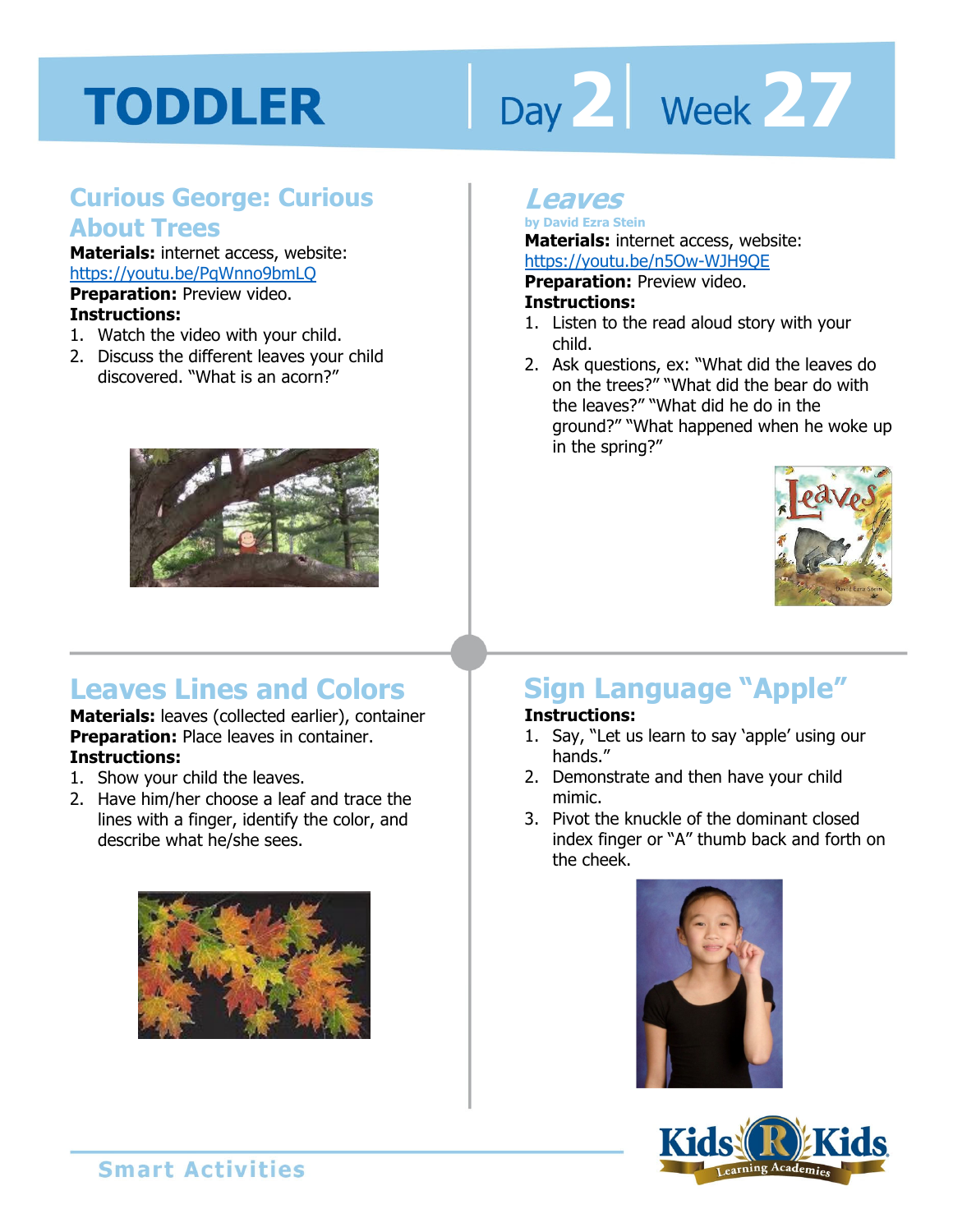# Day 3 | Week 27

## **Tong Tube Pom-Poms Match**

**Materials:** pom-poms, cardboard tubes, tongs, box, paint (red, orange, yellow, green), paintbrushes (**Save cardboard tubes for Day 5.**)

**Preparation:** Paint tubes each color and place in box. Add matching colors of pom-pom. **Instructions:** 

- 1. Show your child the colored tubes, tongs, and pom-poms.
- 2. Demonstrate how to pick up a pom-pom and drop in the tube.
- 3. Encourage your child to match the colors to the tube.



## **Tree Limb Painting**

**Materials:** tree limbs, paint (red, yellow, green, brown, orange), paper

#### **Instructions:**

- 1. Show your child the paper, paint, and tree limbs.
- 2. Encourage him/her to choose a tree limb and dip into a paint color of choice, identifying the color each time.
- 3. Then, draw on the paper.
- 4. Continue until your child has used all the colors. This is a fun way to work on vocabulary, learning colors, and working on fine motor skills.



## **I Am A Leaf**

**by Jean Marzollo Materials:** internet access, website:

https://youtu.be/bH9NKpDvLCg<br>**Preparation:** Preview video.<br>**Instructions:**<br>1 Listen to the read aloud star with w **Preparation:** Preview video. **Instructions:** 

- 1. Listen to the read aloud story with your child.
- 2. Ask questions, ex: "What happens to the tree during each season?" "What animals visited the tree?" "How does the tree grow?"



## **Sign Language "Apple"**

#### **Instructions:**

- 1. Say, "Let us learn to say 'apple' using our hands."
- 2. Demonstrate and then have your child mimic.
- 3. Pivot the knuckle of the dominant closed index finger or "A" thumb back and forth on the cheek.



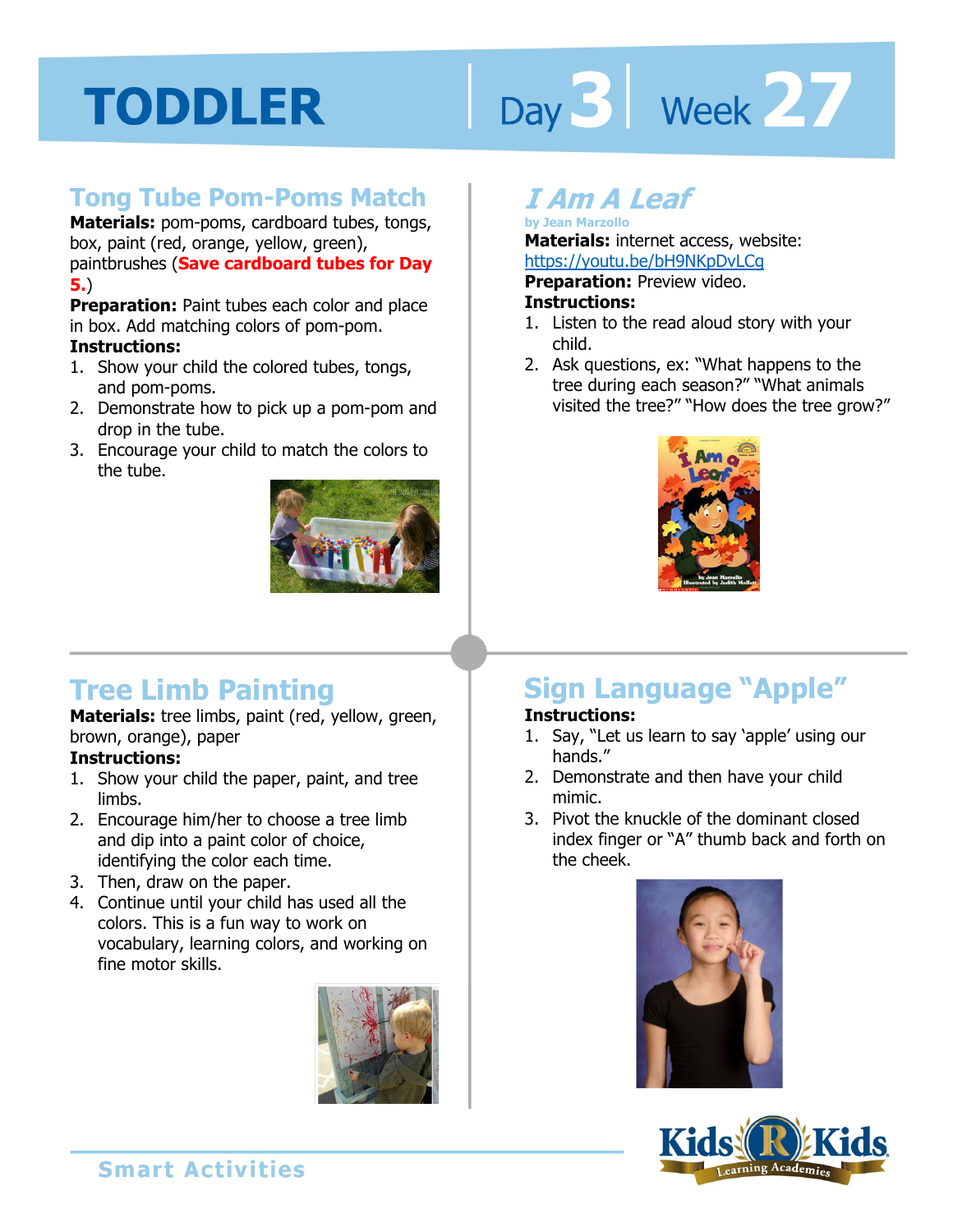# Day 4 Week 27

## **Who Lives in a Tree?**

**Materials:** internet access, website: https://youtu.be/wKRtcwie2mk **Preparation:** Preview video. **Instructions:** 

- 1. Watch the video with your child.
- 2. Encourage him/her to sing and dance along as he/she learns what animals live in a tree.



## **The Busy Tree**

**by Jennifer Ward Materials:** internet access, website:

https://youtu.be/ETzkPDDi6pQ<br>**Preparation:** Preview video.<br>**Instructions:**<br>1 Listen to the read aloud star with w **Preparation:** Preview video.

#### **Instructions:**

- 1. Listen to the read aloud story with your child.
- 2. Ask questions, ex: "What different animals did you see in and around the tree?"



## **Cotton Swab Tree**

**Materials:** paint (orange, red, brown, yellow), water, cotton swabs, Tree template, cups **Preparation**: In cups add the paint with a little water. Print template.

#### **Instructions:**

- 1. Give your child the Tree template and encourage him/her to use the cotton swabs to paint on leaves on the tree.
- 2. As your child is choosing colors, talk about the colors of fall and how the leaves fall off.



## **Sign Language "Apple"**

#### **Instructions:**

- 1. Say, "Let us learn to say 'apple' using our hands."
- 2. Demonstrate and then have your child mimic.
- 3. Pivot the knuckle of the dominant closed index finger or "A" thumb back and forth on the cheek.



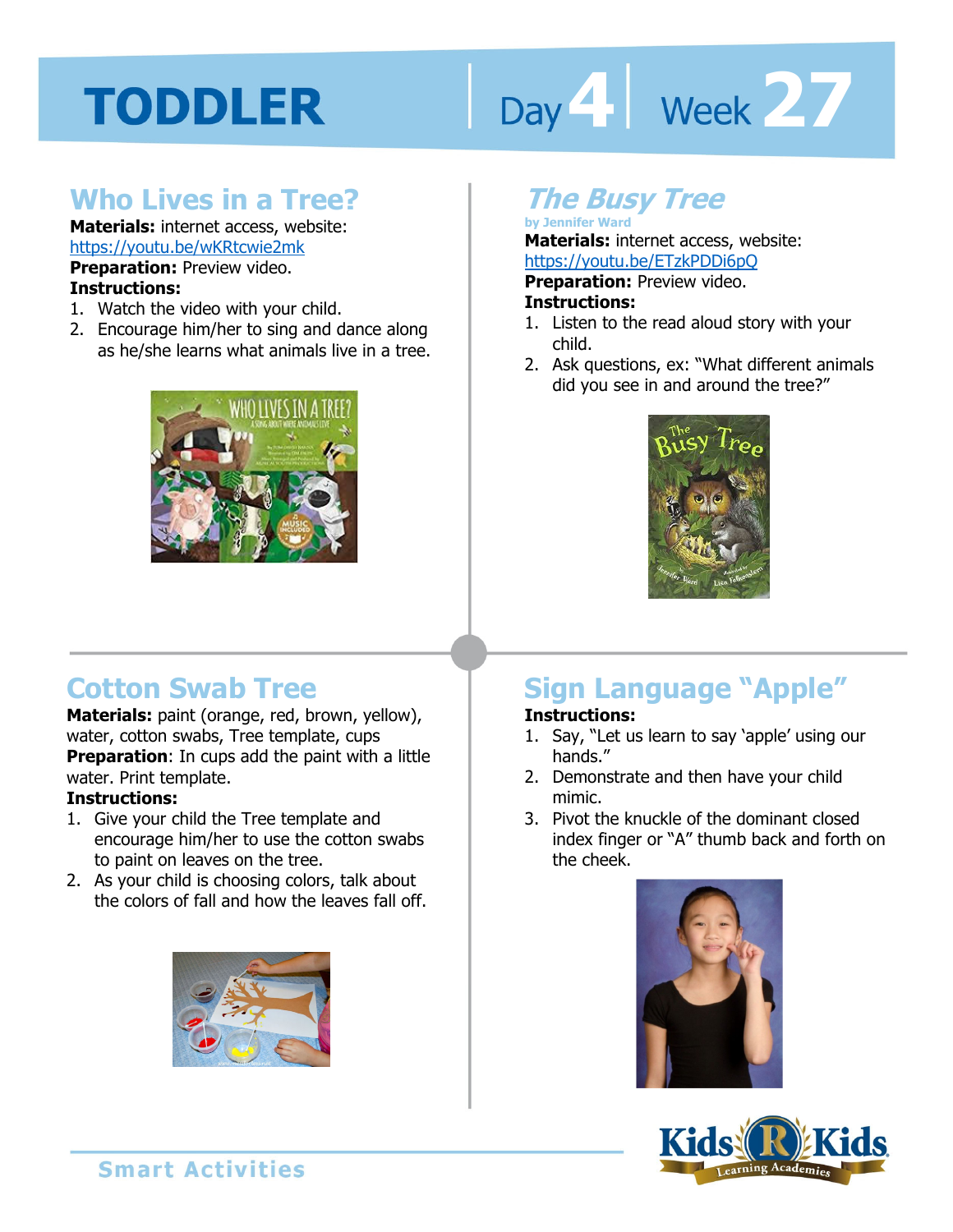## Day 5 | Week 27

## **My Pretzel Fruit Tree**

**Materials:** pretzel rod, pretzel sticks, strawberries, cantaloupe, pineapple, melon **Preparation:** Cut fruit into small pieces. **Instructions:** 

- 1. Have your child take a pretzel rod and make it a tree trunk. Then, take pretzel sticks making them the branches. (Help your child as needed or make a model.)
- 2. Next, have your child select different pieces of fruit, identifying the colors to place on the branches like leaves.
- 3. When completed, take a picture and enjoy the healthy snack together.



## **Stringing Colors**

**Materials:** cardboard tubes from Day 3, yarn, tape, scissors

**Preparation:** Cut tubes into even pieces. Cut a piece of yarn long enough for stringing and put tape on each end.

#### **Instructions:**

- 1. Show your child the yarn and cardboard tube pieces.
- 2. Encourage him/her to string the pieces on the yarn.



## **We Love Trees**

**by Rossiti Aishah Rashidi Materials:** internet access, website:

https://youtu.be/JBZUKKGEeNw<br>**Preparation:** Preview video.<br>**Instructions:**<br>1. Lister to the read aloud star with w **Preparation:** Preview video. **Instructions:** 

- 1. Listen to the read aloud story with your child.
- 2. Point out the different animals and things as they are read/pictured in the story.
- 3. Talk with your child about how trees give us food and homes for animals.



## **Sign Language "Apple"**

#### **Instructions:**

- 1. Say, "Let us learn to say 'apple' using our hands."
- 2. Demonstrate and then have your child mimic.
- 3. Pivot the knuckle of the dominant closed index finger or "A" thumb back and forth on the cheek.





**Smart Activities**